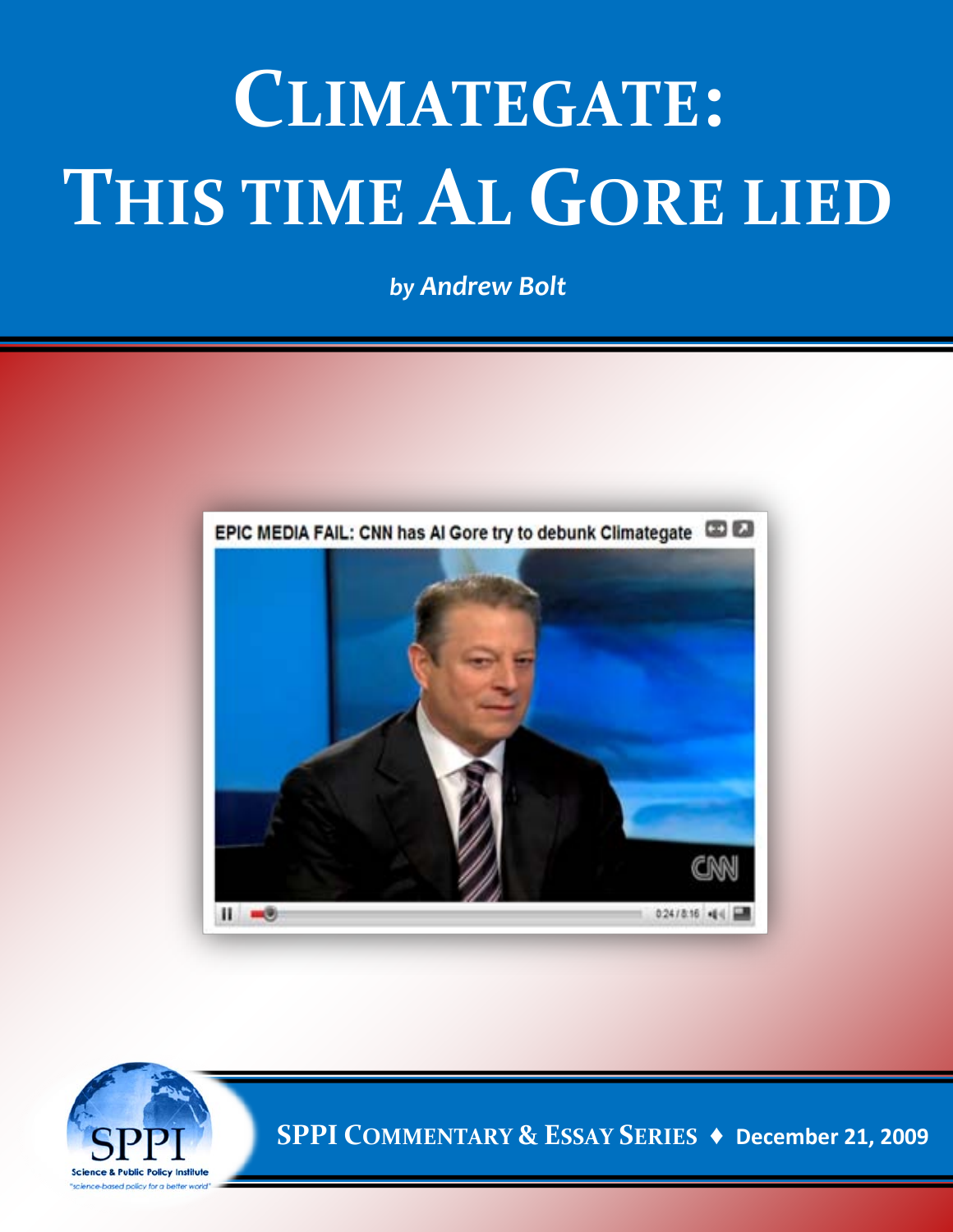## **CLIMATEGATE: THIS TIME AL GORE LIED**

*by Andrew Bolt* **|** December 18, 2009



Al Gore's claim last week that the Climategate emails were insignificant relied on two main defences. Both are so flagrantly wrong that it's not enough to say Gore is simply mistaken.

No, Al Gore is a liar.

[Last week we showed t](http://blogs.news.com.au/heraldsun/andrewbolt/index.php/heraldsun/comments/climategate_gore_falsifies_the_record)hat the first of his Climategate defences was so preposterously wrong that it was doubtful he had even read the leaked emails he tried

to dismiss. You see, *[five times](http://blogs.news.com.au/heraldsun/andrewbolt/index.php/heraldsun/comments/column_gore_is_grossly_careless_or_a_barefaced_liar)* in two interviews he dismissed the emails as dated documents that were at least 10 years old:

*I haven't read all the e-mails, but [the most recent one is more than 10 years old.](http://wattsupwiththat.com/2009/12/08/al-gore-cant-tell-time-thinks-most-recent-climategate-email-is-more-than-10-years-old/)*

In fact, most of the controversial emails, as I showed, were from [just the past two years](http://blogs.news.com.au/heraldsun/andrewbolt/index.php/heraldsun/comments/climategate_which_one_blew_the_whistle/)  and the most recent from [just last month](http://www.free-the-memes.net/writings/warming3/ClimateGate2.html) - November 12, to be precise.

So Gore was so wrong on the first count that it was difficult to think of any way an honest man could have made such a mistake. Five times.

But now Steve McIntyre has exploded the second argument Gore made. And now all doubt in my mind is gone. Gore must have simply lied.

Gore's second argument was that these emails which seemingly showed Climategate scientists trying to silence or sack sceptical scientists were taken out of context, since the two sceptical papers they referred to were in fact published, after all.

Here is the relevant passage in his interview with Slate:

*Q: There is a sense in these e-mails, though, that data was hidden and hoarded, which is the opposite of the case you make [in your book] about having an open and fair debate.* 

*A: I think it's been taken wildly out of context. The discussion you're referring to was about two papers that two of these scientists felt shouldn't be accepted as part of the IPCC report. Both of them, in fact, were included, referenced, and discussed. So an e*mail exchange more than 10 years ago including somebody's opinion that a particular *study isn't any good is one thing, but the fact that the study ended up being included*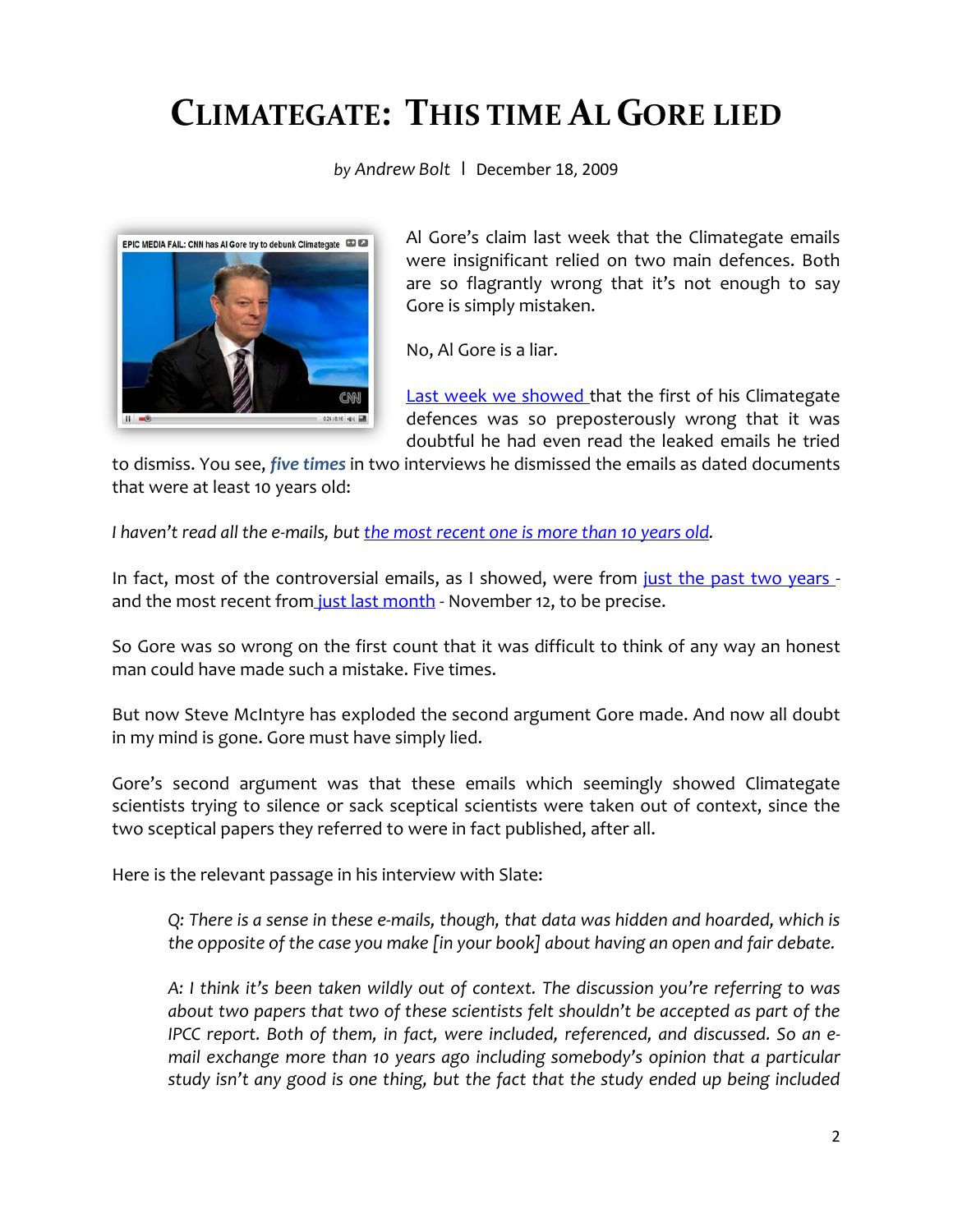*and discussed anyway is a more powerful comment on what the result of the scientific process really is.*

That is actually false.

But before I go to McIntyre's evidence on this, first note Gore's rhetorical trick - or deceit.

His trick is to ignore the mountain of emails that clearly suggest a collusion against sceptics, and the hiding of data, and to suggest instead that the allegations boil down to just a single email about a single instance of two Climategate scientists allegedly blocking two papers.

Here are just some of the Climategate emails that Gore ignored, which all seem evidence of the very collusion to hide data or censor sceptics that he denies. They include ones like this (from 2005):

*At 09:41 AM 2/2/2005, Phil Jones wrote:* 

*Mike, I presume congratulations are in order - so congrats etc ! Just sent loads of station data to Scott. Make sure he documents everything better this time ! And don't leave stuff lying around on ftp sites - you never know who is trawling them. The two MMs have been after the CRU station data for years. If they ever hear there is a Freedom of Information Act now in the UK, I think I'll delete the file rather than send to anyone*

And this (from last year):

*From: Phil Jones To: santer1@XXXX Subject: Re: A quick question Date: Wed Dec 10 10:14:10 2008* 

## *Ben,*

*Haven't got a reply from the FOI person here at UEA. So I'm not entirely confident the numbers are correct. One way of checking would be to look on CA, but I'm not doing that. I did get an email from the FOI person here early yesterday to tell me I shouldn't be deleting emails - unless this was 'normal' deleting to keep emails manageable! McIntyre hasn't paid his £10, so nothing looks likely to happen re his Data Protection Act email.* 

*Anyway requests have been of three types - observational data, paleo data and who made IPCC changes and why. Keith has got all the latter - and there have been at least 4. We made Susan aware of these - all came from David Holland. According to the FOI Commissioner's Office, IPCC is an international organization, so is above any national FOI. Even if UEA holds anything about IPCC, we are not obliged to pass it on, unless it has anything to do with our core business - and it doesn't! I'm sounding like Sir Humphrey here!*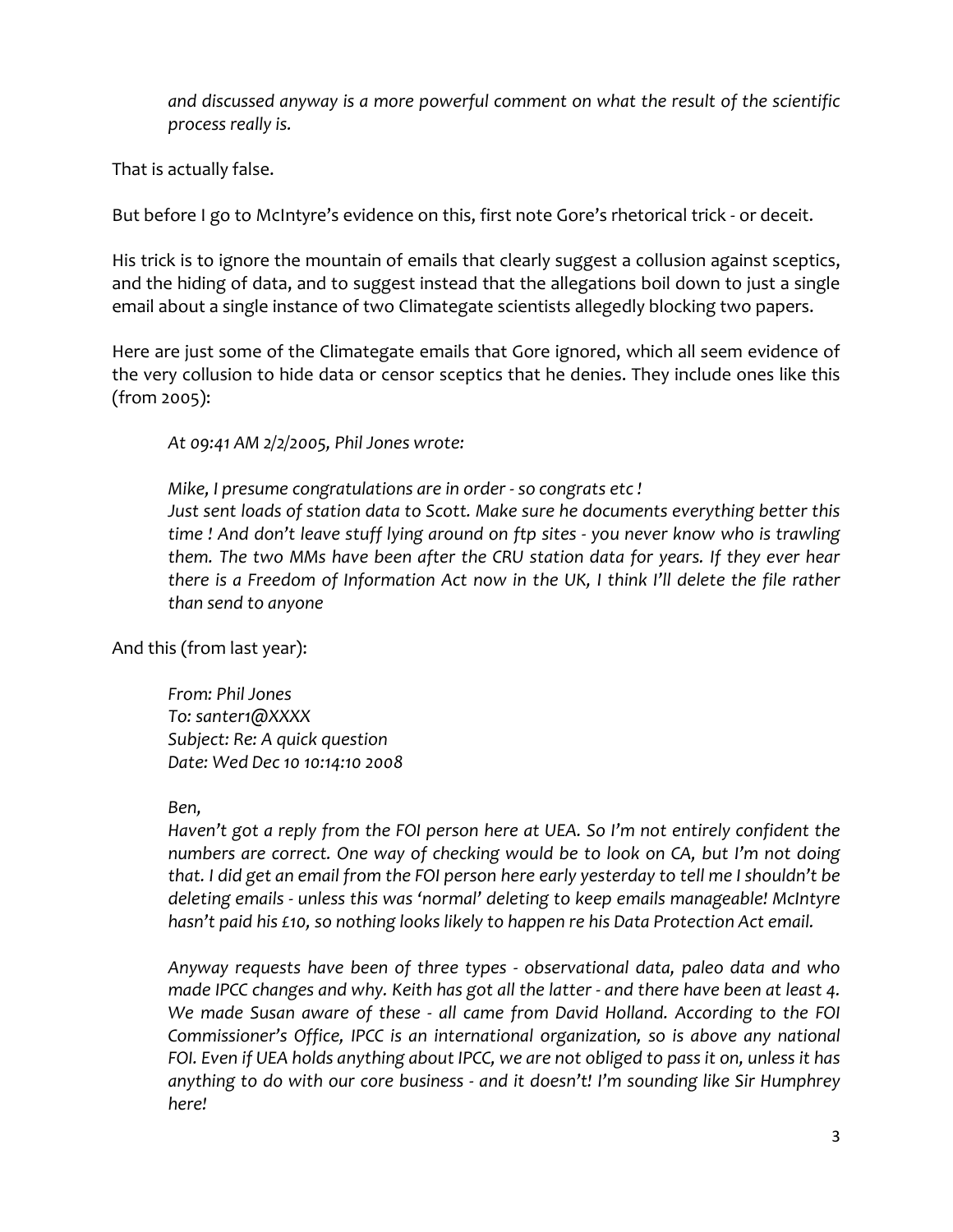And this (from last year):

*From: Phil Jones To: "Michael E. Mann" Subject: IPCC & FOI Date: Thu May 29 11:04:11 2008* 

*Mike,* 

*Can you delete any emails you may have had with Keith re AR4?* 

*Keith will do likewise. He's not in at the moment – minor family crisis.* 

*Can you also email Gene and get him to do the same? I don't have his new email address.* 

*We will be getting Caspar to do likewise.* 

And this (from Tom Wigley in 2003, as the Climategate cabal organised the ousting of a [sceptic-friendly editor o](http://blogs.news.com.au/heraldsun/andrewbolt/index.php/heraldsun/comments/the_global_warming_conspiracy_its_silencing_of_the_sceptics/)f *Climate Scientist*):

*PS Re CR, I do not know the best way to handle the specifics of the editoring. Hans von Storch is partly to blame—he encourages the publication of crap science 'in order to stimulate debate'. One approach is to go direct to the publishers and point out the fact that their journal is perceived as being a medium for disseminating misinformation under the guise of refereed work. I use the word 'perceived' here, since whether it is true or not is not what the publishers care about—it is how the journal is seen by the community that counts.I think we could get a large group of highly credentialed scientists to sign such a letter—50+ people. Note that I am copying this view only to Mike Hulme and Phil Jones. Mike's idea to get editorial board members to resign will probably not work—must get rid of von Storch too, otherwise holes will eventually fill up with people like Legates, Balling, Lindzen, Michaels, Singer, etc. I have heard that the publishers are not happy with von Storch, so the above approach might remove that hurdle too.*

Note that not one of these emails is, as Gore claimed, "more than 10 years old". The oldest is from 2003 , and the most recent is from just last December.

But let's go now to the one email Gore does specifically defend as "out of context". It is this one, which again is not 10 years old but was sent in 2005 by Climategate scientist Phil Jones, head of the University of East Anglia's Climatic Research Unit:

*The other paper by MM is just garbage – as you knew. De Freitas again. Pielke is also losing all credibility as well by replying to the mad Finn as well – frequently as I see it. I*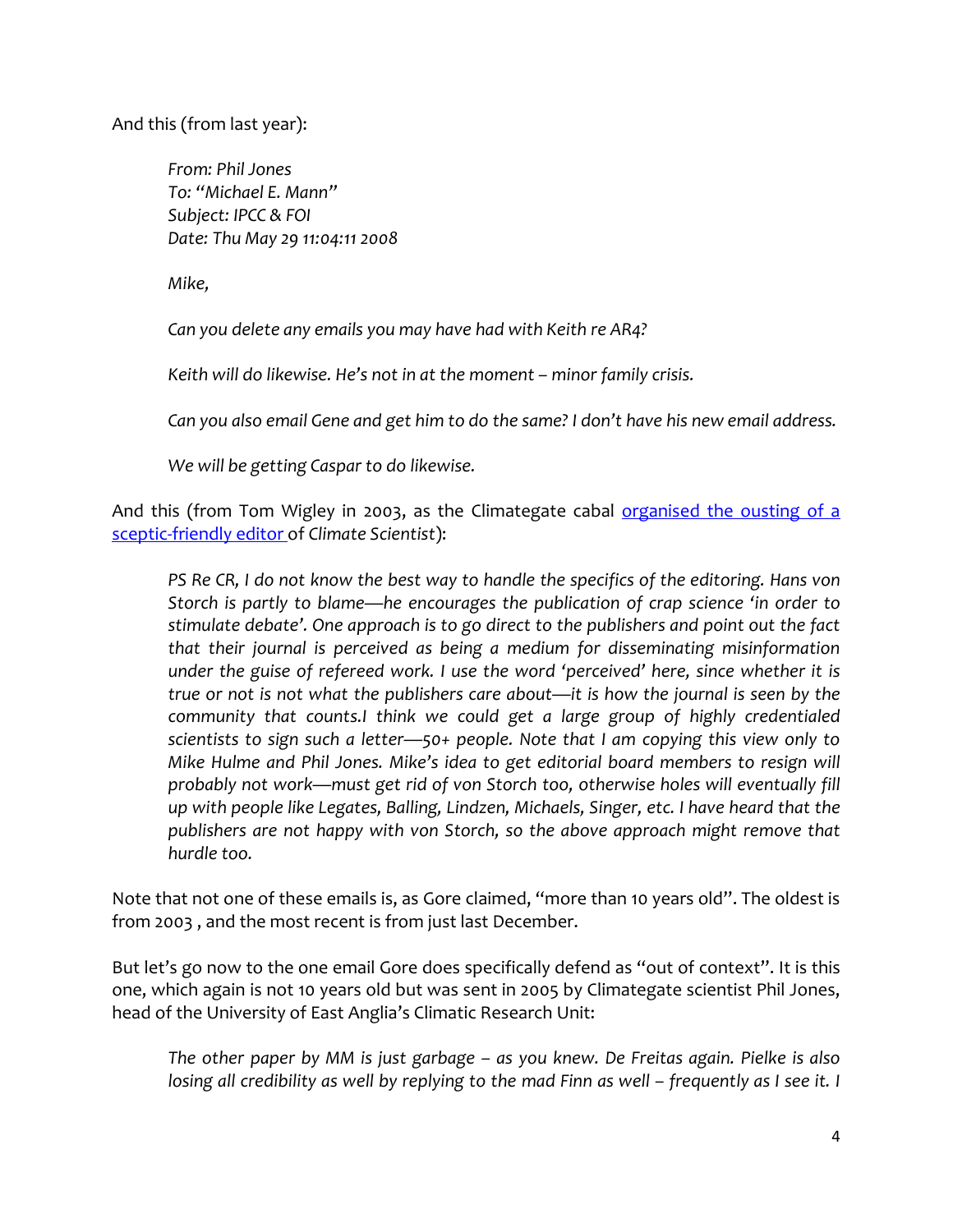*can't see either of these papers being in the next IPCC report. K and I will keep them out somehow – even if we have to redefine what the peer-review literature is !* 

("K" is **Kevin Trenberth**, a fellow IPCC author.)

Now to Steve McIntyre (g[o here](http://climateaudit.org/2009/12/17/climategatekeeping-2/#more-9603) for his full explanation):

*The [warmist] "community"'s response to this has been: move along, there's nothing to see. A typical defence is that of Ronald Prinn of MIT ... : that improper peer review activities by CRU and their associates didn't "matter" because McIntyre and McKitrick were discussed by IPCC after all:* 

"Five papers by McIntyre and McKitrick were published and then referenced and discussed in the IPCC."

[This is Gore's argument, too: "the study (sic) ended up being included and discussed anyway".]

McIntyre resumes:

*I'm going to place the money quote in context, showing that Jones and Trenberth did in fact live up to their threats, breaching other IPCC rules along the way.* 

*First of all, contrary to the statement by Prinn (and others), the paper being threatened was not a McIntyre and McKitrick paper; it was Michaels and McKitrick (Climate Research 2004)… The Michaels and McKitrick paper was originally submitted to International Journal of Climatology in May 2004 and was then assigned to Andrew Comrie of the University of Arizona. Comrie sought a review from the omnipresent Phil Jones (and apparently two others). The submission was rejected…* 

*Contrary to the spin of Prinn and others, it is a matter of fact that Trenberth and Jones kept Michaels and McKitrick (2004) out of the AR4 First Draft. (I searched and confirmed this.) As an IPCC peer reviewer, McKitrick and another reviewer (Vincent Grey) vigorously objected to the exclusion.* 

*Trenberth and Jones flatly rejected their comments. The following is one example. Consult the [AR4 First Order Draft Review Comments f](http://www.climateaudit.info/pdf/ipcc/fod/AR4WG1_Ch03_FOR_CommentResponses_EDist.pdf)or others.*

References are plentiful. Those of value are cited Rejected. The locations of socioeconomic development happen to have coincided with maximum warming, not for the reason given by McKitrick and Michaels (2004) but because of the strengthening of the Arctic Oscillation and the greater sensitivity of land than ocean to greenhouse forcing owing to the smaller thermal capacity of land.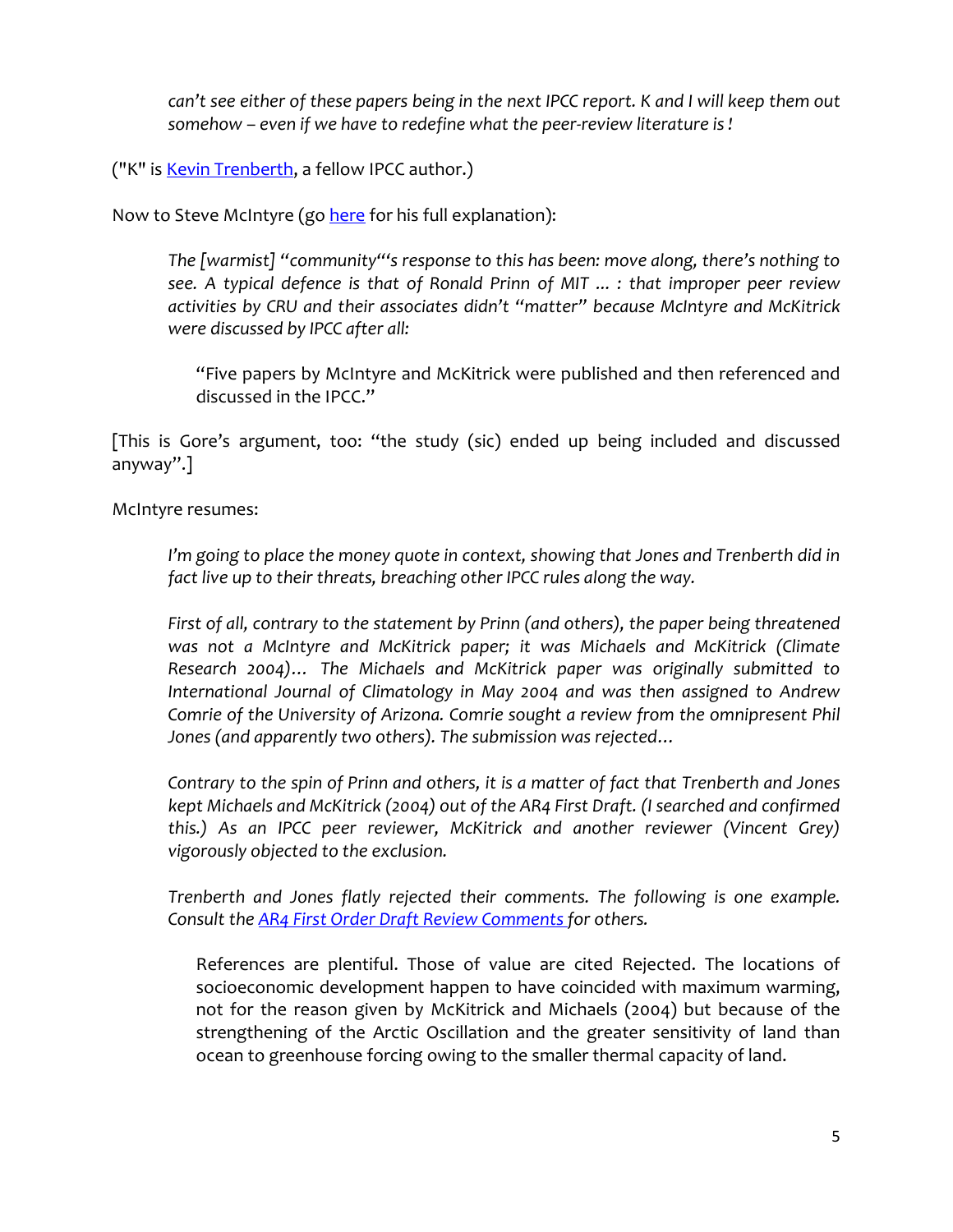*Ross tells me that there was no peer reviewed literature at the time (or to this day) specifically supporting the Trenberth and Jones attribution of the effect to the "strengthening of the Arctic Oscillation".* 

In the Second Order Draft, Trenberth and Jones were once again successful in keeping *Michaels and McKitrick (2004) out of the IPCC Draft. Once again, as IPCC peer reviewers, McKitrick and Grey objected and once again, the Trenberth and Jones [Author Responses](http://www.climateaudit.info/pdf/ipcc/sod/AR4WG1_Ch03_SOR_CommentResponses_EDist.pdf)  were dismissive…* 

*However, there was a complication for Jones and Trenberth, who had thus far been successful in carrying out their threat. This time, there was a second article (de Laat and Maurelis. IJC 2006) making very similar arguments to Michaels and McKitrick…* 

*This time, Trenberth and Jones grudgingly agreed to mention the two articles in the IPCC report. However, they accompanied the mention with an extremely dismissive characterization – a characterization which (1) was made without any citation to peer reviewed literature and (2) that had not itself been submitted to external IPCC peer reviewers; and (3) to which Michaels and McKitrick had no previous opportunity to reply...*

McKitrick and Michaels (2004) and De Laat and Maurellis (2006) attempted to demonstrate that geographical patterns of warming trends over land are strongly correlated with geographical patterns of industrial and socioeconomic development, implying that urbanisation and related land surface changes have caused much of the observed warming. However, the locations of greatest socioeconomic development are also those that have been most warmed by atmospheric circulation changes (Sections 3.2.2.7 and 3.6.4), which exhibit largescale coherence. Hence, the correlation of warming with industrial and socioeconomic development ceases to be statistically significant. In addition, observed warming has been, and transient greenhouse-induced warming is expected to be, greater over land than over the oceans (Chapter 10), owing to the smaller thermal capacity of the land.

*Despite the IPCC (Jones and Trenberth) claim that the results "cease to be statistically significant", Ross tells me that this is not the case and that there is no peer reviewed literature supporting this claim…* 

*Jones and Trenberth clearly lived up to the threat to keep Michaels and McKitrick 2004 out of the IPCC AR4 First and Second Drafts, and when that effort foundered somewhat with the addition of de Laat and Maurelis 2006, they inserted a dismissive editorial comment that was not supported by any reference to peer reviewed literature and which had not been itself subjected to the formal IPCC process.* 

*While there are other cases of comments being added in the Final Draft to deal with review comments to the Second Draft, there was no reason for the distortion of the*